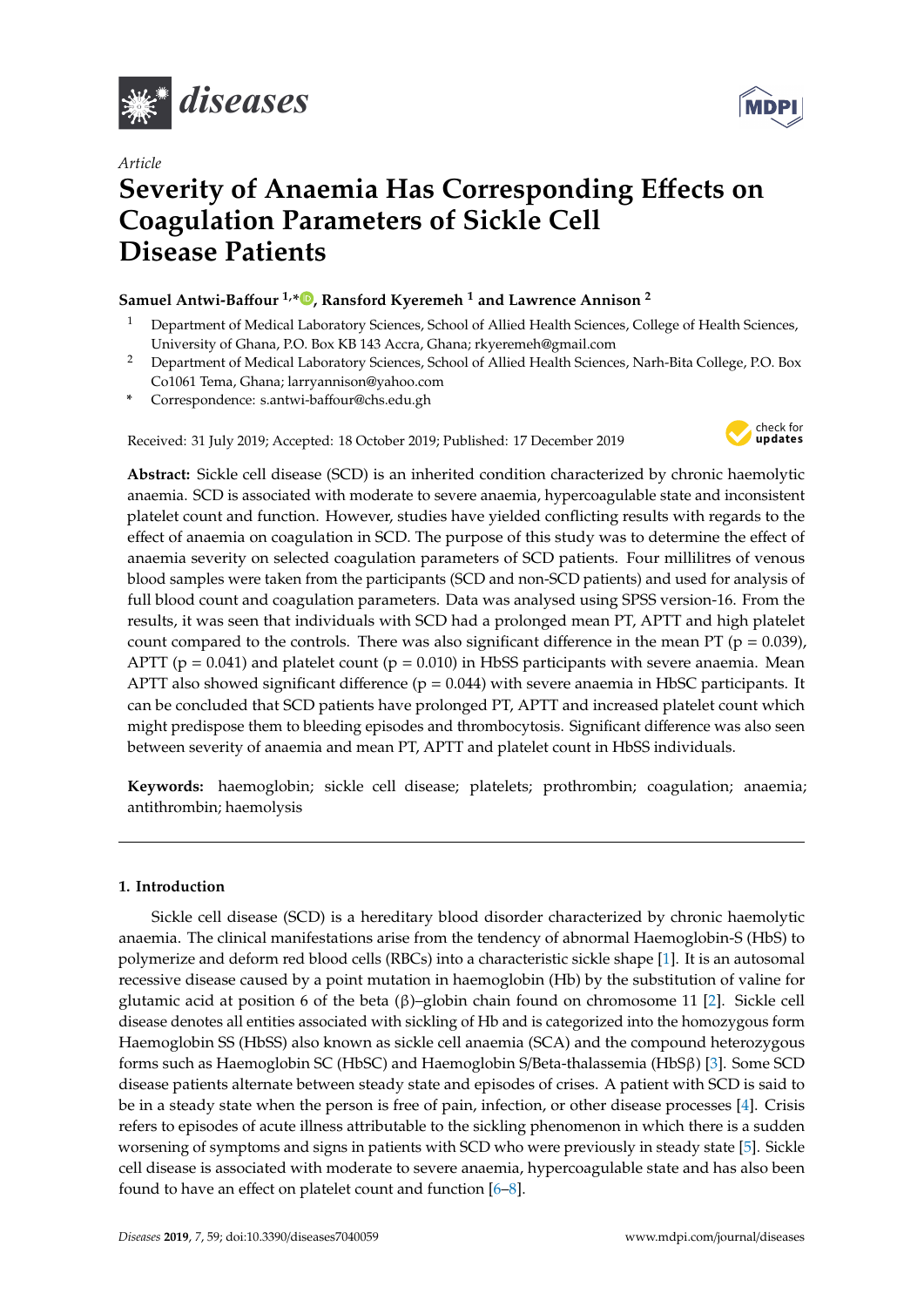Coagulation is a complex network of interactions involving the blood vessels, platelets and clotting factors and is initiated by intrinsic and extrinsic enzymatic pathways which ultimately lead to fibrin formation [\[9\]](#page-7-1). Activated partial thromboplastin time (APTT), prothrombin time (PT), thrombin time (TT) and fibrinogen concentration are routine coagulation tests used to assess pathological alterations of haemostatic and coagulation systems to guide clinical therapy along with the platelet count [\[10](#page-7-2)[,11\]](#page-7-3). Platelets are circulating anuclear cellular fragments, about 2–3  $\mu$ m in diameter produced from the fragmentation of megakaryocytes in the bone marrow [\[12\]](#page-7-4). The main function of platelets is stopping of bleeding followed by vascular injury and maintain haemostasis. Platelet count is done to determine the amount of platelet in the blood of an individual [\[13\]](#page-7-5).

According to Sandra (2012) prothrombin time measures integrity of the extrinsic coagulation pathway and the common pathway (Factors V, X, prothrombin and fibrinogen) whilst APTT tests for deficiencies in the intrinsic pathway, specifically factors VIII, IX, XI, XIII and deficiencies in the common pathway [\[14\]](#page-7-6). Various factors can promote or inhibit coagulation. Protein S, protein C and antithrombin, referred to as the natural inhibitors of coagulation, inhibit specific clotting factors when activated after injury, providing a control mechanism which limits the amount of clot formed [\[15\]](#page-7-7). Plasma haemoglobin and its breakdown product haem can directly activate endothelial cells and promote coagulation [\[16\]](#page-7-8). Moreover, Ataga and Key (2007) stated that exposure of Phosphatidylserine (PS) on the surface membrane of RBCs promotes coagulation activation and hence hypercoagulability [\[17\]](#page-7-9).

Sickle cell disease is associated with hypercoagulable state that may contribute to certain morbidities seen in the disease [\[18\]](#page-7-10). Platelets, procoagulants, anticoagulants and fibrinolytic system which are components of haemostasis are altered in the disease contributing to the morbidity [\[17\]](#page-7-9). A study done by Chinawa et al. (2013) suggests that activation of coagulation present in SCD is partly due to haemolysis with resultant scavenging of nitric oxide (NO) by cell free plasma haemoglobin released during haemolysis [\[19\]](#page-7-11). Wright et al. (1997) also observed in their study decreased levels of natural anticoagulant, protein C and protein S in their study [\[20\]](#page-7-12). These reduced levels may be the consequence of chronic consumption of coagulation factors arising from increased thrombin generation and haemolysis which occur in the vascular endothelium and which can enhance anaemia in SCD patients [\[21\]](#page-7-13).

Anaemia is classified as mild, moderate or severe based on the concentrations of Hb in the blood. According to WHO (2011), mild anaemia corresponds to Hb concentration level of 11.0–11.9 g/dL (women) and 11.0–12.9 g/dL (men) with moderate anaemia having Hb concentration of 8.0–10.9 g/dL (for both male and female) and severe anaemia with level less than 8.0 g/dL (for both male and female) [\[22\]](#page-7-14). Individuals with SCD do not have anaemia at birth due to high level of haemoglobin F but develop chronic haemolytic anaemia with increased synthesis of adult Hb with acute episodes of reduction in haemoglobin (anaemic crises) throughout life [\[23\]](#page-7-15).

According to Mehta et al. (2012), anaemia may require more blood flow to the brain to compensate for the lack of oxygen [\[24\]](#page-7-16). However, this increase in blood flow can cause endothelial vessel damage and can lead to platelet activation causing a cascade of thrombus formation to occur [\[24\]](#page-7-16). Ataga et al. (2012) in their study observed hypercoagulability when blood was diluted 30% with saline [\[25\]](#page-7-17). Moreover, a study done by Scharbert et al. (2011) showed significantly increased velocity of platelet aggregation in anaemic blood samples and shortened clotting time [\[26\]](#page-7-18). Kumar et al. (2009) in their study on anaemia and Intra-Cerebral-Haemorrhage (ICH) showed that patients with anaemia had larger ICH volumes [\[27\]](#page-7-19). Thus, there are conflicting reports on the effect of anaemia on coagulation. While some say anaemia predisposes one to hypercoagulability, others say it predisposes an individual to excessive bleeding. Since SCD patients are known to show varying degrees of anaemia, it would be important to determine the effect of severity of anaemia on their coagulation pattern which is the aim of this study. The outcome will add to the knowledge on coagulopathy found in SCD based on the degree of anaemia and may help improve management of individuals with the disease.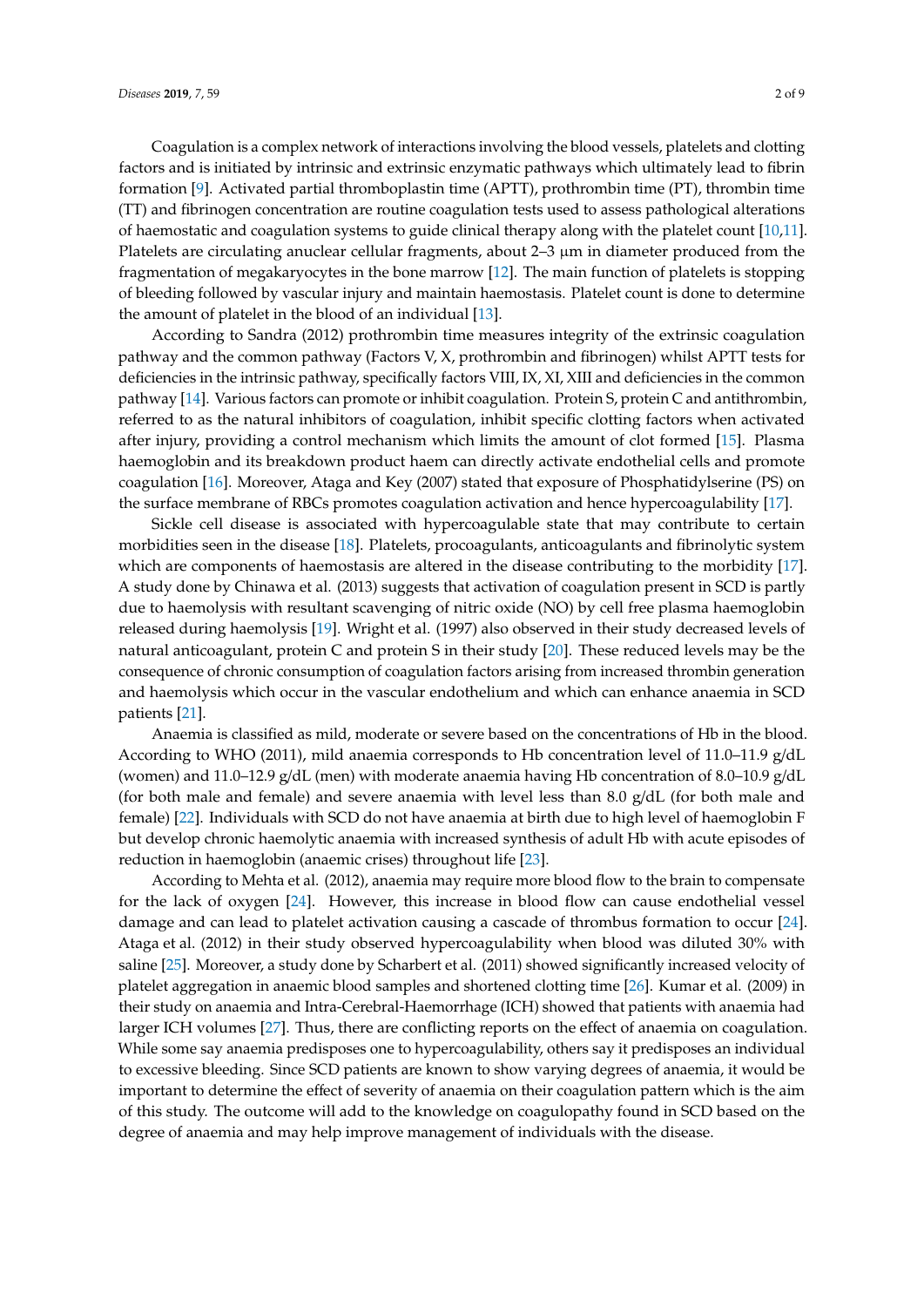# **2. Materials and Methods**

#### *2.1. Ethics Approval and Consent to Participate*

All subjects gave their informed consent for inclusion before they participated in the study. The study was conducted in accordance with the Declaration of Helsinki, and the protocol was approved by the Ethics Committee of the School of Biomedical and Allied Health Sciences, University of Ghana (Project identification code: ET./10334520/AA/1A/2013-2014).

# *2.2. Participant Recruitment*

During recruitment of the participants, it was ensured that no participant was on anticoagulant medications, had recent blood transfusions, had known liver disease that would affect production of clotting factors and had known renal failure that would affect haematocrit. Finally, individuals on medications such as hydroxyurea that could lower the platelet count were excluded from the study.

# *2.3. Sample Collection and Processing*

Four millilitres (4 mL) of venous blood sample was taken from the antecubital fossa of the participants, of which 2.2 mL was dispensed into Ethylene-Diamine Tetra-acetic Acid (EDTA) tube and 1.8 mL into a sodium citrate tube and swirled gently to enable appropriate mixing of anticoagulant with blood. The blood samples were then transferred to the laboratory for analysis.

# *2.4. Sample Analysis*

The laboratory investigation carried out included full blood count for Hb and platelets, coagulation studies (APTT and PT) and Hb electrophoresis for confirmation of Hb genotype status.

# 2.4.1. Full Blood Count (FBC)

The FBC analysis was done using ABX Micros ES 60 Haematology Analyzer following the manufacturer's principle (Horiba Medical, Kyoto, Japan). Haemoglobin concentration and platelet count was obtained from the FBC.

#### 2.4.2. Coagulation Analyses

Activated Partial Thromboplastin Test (APTT) and Prothrombin Test (PT) were done using a coagulation auto-analyser (AC-2005, Guangzhou, China). Reagents used were manufactured by cypress diagnostics and the principle for the test obtained from an insert in the reagent.

# Principle for APTT

The reagent is cephalin, a brain lipid extract that performs as a platelet substitute. Micronized silica is used as an activator of the factors XI and XII. When these reagents and calcium chloride are added to citrated plasma, the factors of the intrinsic coagulation pathway are activated; the time for the plasma to clot is then measured.

#### Principle for PT

When citrated plasma is recalcified in the presence of a high concentration of tissue factor reagent (tissue thromboplastin), the factors of the extrinsic coagulation pathway are activated; the time for the plasma to clot is then measured.

# 2.4.3. Haemoglobin Electrophoresis

Haemoglobin electrophoresis was done on the sample using cellulose acetate membrane at Ph 8.5. The principle and procedure for Hb electrophoresis were followed as previously described by Dacie and Lewis (2012) [\[28\]](#page-7-20).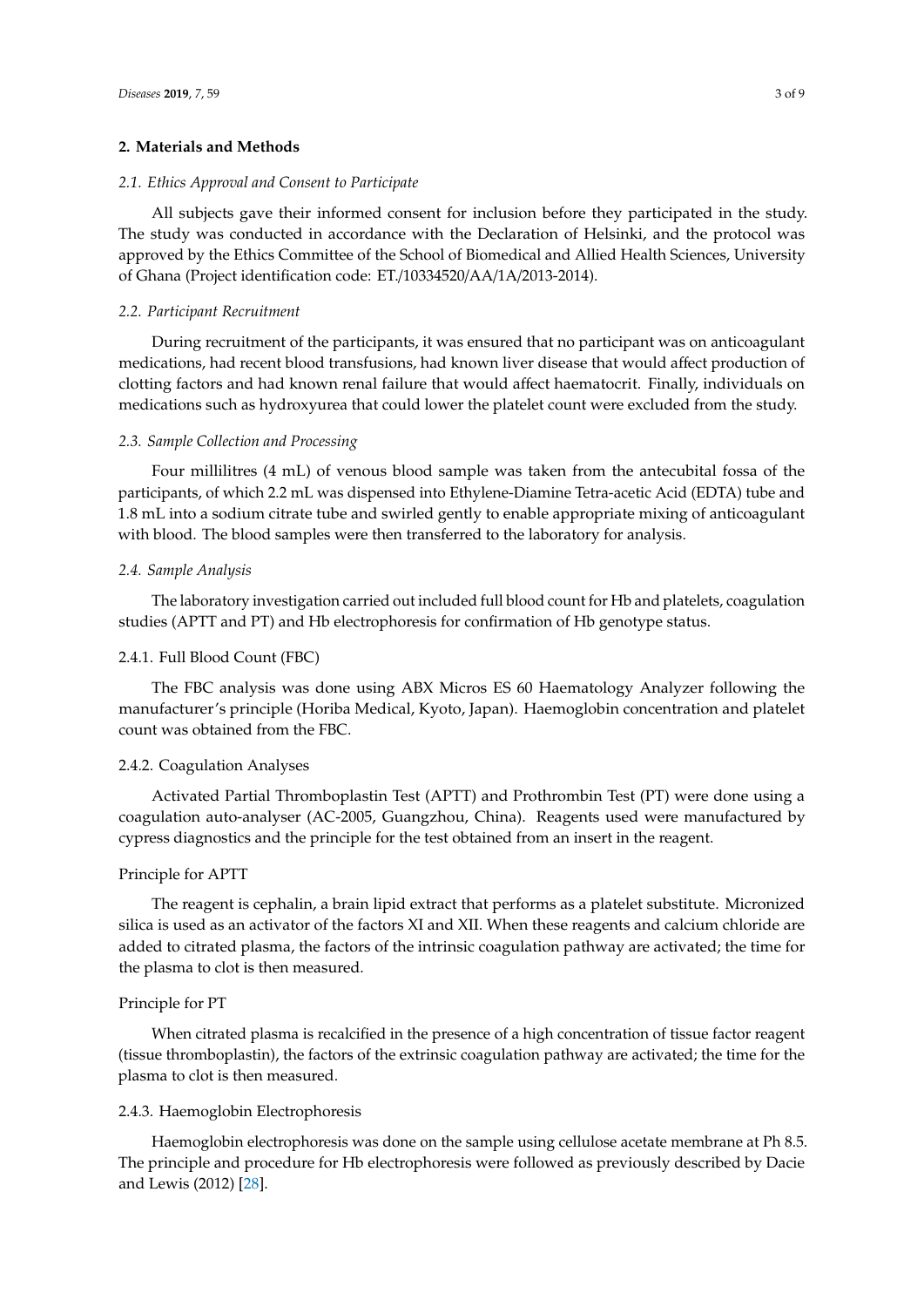Data was analysed using SPSS version 16 (New York, USA). Descriptive variables were presented in frequencies, percentages, means and standard deviation. ANOVA was used to check if there was a significant difference between the mean APTT, PT and platelet count of patients and controls. Moreover, to check if there was a significant difference between the various categories of Anaemia and mean PT, APTT and platelet count on patients with SCD. Post hoc analysis was done to ascertain the differences in means between the cases and controls. Significant was at  $P < 0.05$ .

# **3. Results**

A total of two hundred and thirty-two (232) participants were used in this study out of which 161 formed the study group and 71 the control group. By way of gender, 112 (48.3%) were males and 120 (51.7%) females. The mean age was  $23.63 \pm 2.92$  years for those with HbAA;  $25.93 \pm 10.96$  years for HbSS and  $35.56 \pm 15.72$  years for HbSC. Clinical variables obtained also indicated that a higher number of the HbSS participants showed pallor and also get pain crisis, fatigue, dactylitis and frequent infection than those with Hb SC and Hb AA (Table [1\)](#page-3-0).

<span id="page-3-0"></span>

|                                  | <b>HbAA</b>      | <b>HbSS</b>       | HbSC              |  |
|----------------------------------|------------------|-------------------|-------------------|--|
| Demographics                     | Frequency        | Frequency         | Frequency         |  |
| Age                              | $23.63 \pm 2.92$ | $25.93 \pm 10.96$ | $35.56 \pm 15.72$ |  |
| Gender                           |                  |                   | $25(10.8\%)$      |  |
| Male                             | $53(22.8\%)$     | $34(14.7\%)$      |                   |  |
| Female                           | $18(7.8\%)$      | $61(26.2\%)$      | $41(17.7\%)$      |  |
| Total                            | $71(30.6\%)$     | $95(40.9\%)$      | 66(28.5%)         |  |
| Clinical                         |                  |                   |                   |  |
| Temperature (mean $\pm$ SD) (°C) | $36.9 \pm 0.5$   | $37.9 \pm 1.3$    | $37.3 \pm 1.0$    |  |
| Pallor $(\%)$                    | $1(0.4\%)$       | $35(15.1\%)$      | $18(7.8\%)$       |  |
| Fatigue                          | $1(0.4\%)$       | 41 (17.7%)        | $26(11.2\%)$      |  |
| Pain crisis                      | 0                | 49 (21.1%)        | $10(4.3\%)$       |  |
| Dactylitis                       | $\theta$         | $15(6.5\%)$       | $2(0.8\%)$        |  |
| Frequent infections              | 0                | $16(6.9\%)$       | $8(3.4\%)$        |  |

**Table 1.** Distribution of demographic and clinical variables of study participants.

Out of the total number (161) of the cases, 144 fell within the Hb level of 8.0–11.9 that are seen as being anaemic. Specifically, those who had haemoglobin <8.0g/dL were said to have severe anaemia, 8.0–10.9 g/dL as moderate and 10.9–11.9g/dL as mild anaemia. Subsequently, it was seen that for HbSS, 49 had Hb <8.0g/dL (severe anaemia), 42 had Hb between 8.0–10.9g/dL (moderate anaemia) and 2 between 10.9–11.9g/dL (mild anaemia). For HbSC, 2 had Hb <8.0g/dL, 32 had between 8.0–10.9g/dL and 17 between 10.9–11.9g/dL. For the controls, only 7 participants had Hb level between 10.9–11.9g/dL and were categorized as having mild anaemia. The mean value for the PT and platelet results for HbSS participants was slightly higher than those obtained by HbSC and HbAA. However, with regards to APTT, participants with HbSC had a higher value than the HbSS and HbAA participants (Table [2\)](#page-3-1).

**Table 2.** Distributions of haemoglobin levels among the various genotypes.

<span id="page-3-1"></span>

|                             | <b>HbSS</b>         | <b>HbSC</b>        | <b>HbAA</b> (Control) | Total               |
|-----------------------------|---------------------|--------------------|-----------------------|---------------------|
| Hb(g/dL)                    | Frequency           | Frequency          | Frequency             | Frequency           |
| <8.0 (severe anaemia)       | $49(30.4\%)$        | $2(1.2\%)$         |                       | $51(31.7\%)$        |
| 8.0–10.9 (moderate anaemia) | $42(26.1\%)$        | $32(19.9\%)$       |                       | 74 (45.9%)          |
| $11.0-11.9$ (mild anaemia)  | $2(1.2\%)$          | $17(10.6\%)$       | $7(9.9\%)$            | $26(9.9\%)$         |
| Coagulation parameters      | Mean $\pm$ SD       | Mean $+$ SD        | Mean $\pm$ SD         |                     |
| PT (sec)                    | $16.12 \pm 0.6$     | $15.39 \pm 2.9$    | $12.98 \pm 1.22$      | $14.83 \pm 2.1$     |
| APTT (sec)                  | $42.81 \pm 1.61$    | $46.90 \pm 3.4$    | $28.83 \pm 3.96$      | $32.84 \pm 2.9$     |
| Platelets $(10^9/L)$        | $439.65 \pm 183.13$ | $325.43 \pm 114.3$ | $251.96 \pm 18.39$    | $339.01 \pm 105.27$ |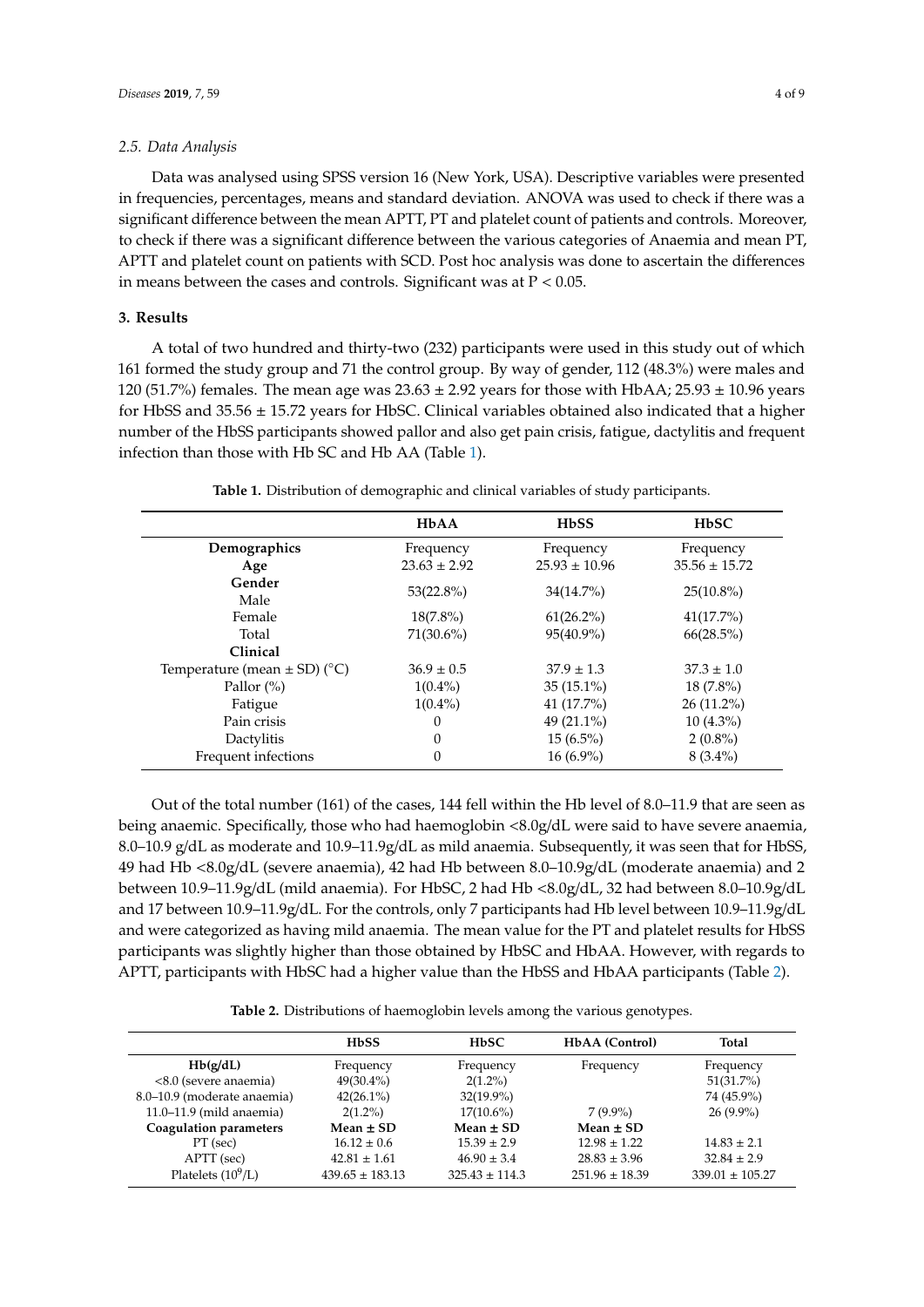The various categories of anaemia within the different genotypes of the cases were compared with the coagulation parameters. It was seen that there was a significant difference between the mean PT, APTT and platelet count and severe anaemia within participants with HbSS ( $p = 0.039$ ,  $p = 0.041$ and  $p = 0.01$ ). There was also significance between the mean platelet count and moderate anaemia. However, no significant difference was seen when PT, APTT and platelet count results were compared with the other anaemia categories. Similar comparison was done with participants with HbSC and only APTT showed significant difference in participants with severe anaemia (Table [3\)](#page-4-0).

**HbSS–Hb (g**/**dL) PT(sec) Mean** <sup>±</sup> **SD p-Value APTT(sec) Mean** <sup>±</sup> **SD p-Value PLATELET (10<sup>9</sup>** /**l) Mean** <sup>±</sup> **SD p-Value**  $\leq 8.0$  (severe anaemia)  $18.93 \pm 1.62$   $0.039^*$   $43.00 \pm 6.68$   $0.041^*$   $506.14 \pm 171.14$   $0.010^*$ 8.0–10.5 (moderate  $(0.5)(1000)$   $(15.5 \pm 1.62)$   $(0.645)$   $32.90 \pm 5.77$   $(0.719)$   $539.83 \pm 219.72$   $(0.025*)$ <br>anaemia) 11.0–11.9 (mild anaemia) 13.95 <sup>±</sup> 0.49 0.895 30.53 <sup>±</sup> 0.75 0.815 273 <sup>±</sup> 30.41 0.495 **HbSC–Hb (g**/**dL)**  $<8.0$  (severe anaemia)  $16.35 \pm 2.33$  0.580  $41.65 \pm 8.98$  0.044\* 275.50  $\pm$  102.53 0.502 8.0–10.5 (moderate  $\frac{(0.5 \text{ m})}{(0.746 \text{ m})}$  14.64 ± 1.35  $\frac{(0.596)}{33.88 \pm 5.95}$  0.746 381.56 ± 155.40 0.635 11.0–11.9 (mild  $\frac{0.611 \times 10^{11}}{0.511 \times 10^{11}}$  15.18 ± 1.75 0.614 33.19 ± 6.79 0.690 319.24 ± 91.99 0.521 \*Significant at *p* < 0.05.

<span id="page-4-0"></span>**Table 3.** Comparison of the mean PT, APTT and platelet count and anaemia categories of participants with HbSS and HbSC.

When post-hoc analysis was done, the study showed significant differences in the mean levels of the parameters measured between the cases and controls. However, there was no significant mean difference in the APTT of patients with HbSS and HbSC (Table [4\)](#page-4-1).

<span id="page-4-1"></span>**Table 4.** Post-hoc analysis of the mean difference of the parameters between the genotypes of cases and controls.

| <b>Bonferroni</b>    |           | <b>Mean Difference</b> |                    |           |  |
|----------------------|-----------|------------------------|--------------------|-----------|--|
| Dependent Variable   | (I) Geno  | (J) Geno               | $(I-I)$            | P-Value   |  |
| Hb(g/L)              | AA        | SS                     | 5.428(0.228)       | $0.000**$ |  |
|                      | <b>SC</b> | AA                     | $-2.606(0.248)$    | $0.000**$ |  |
|                      | <b>SC</b> | SS                     | 2.822(0.233)       | $0.000**$ |  |
| PT(sec)              | AA        | SS                     | $-2.713(0.234)$    | $0.001**$ |  |
|                      | <b>SC</b> | AA                     | 1.900(0.255)       | $0.000**$ |  |
|                      | <b>SC</b> | SS                     | $-0.812(0.239)$    | $0.002**$ |  |
| <b>APTT</b> (sec)    | AA        | SS                     | $-3.476(0.904)$    | $0.000**$ |  |
|                      | <b>SC</b> | AA                     | 4.889(0.986)       | $0.000**$ |  |
|                      | <b>SC</b> | SS                     | 1.413(0.924)       | 0.382     |  |
| Platelet $(x10^9/L)$ | AA        | SS                     | $-262.832(23.804)$ | $0.000**$ |  |
|                      | <b>SC</b> | AA                     | 107.012(25.944)    | $0.000**$ |  |
|                      | <b>SC</b> | SS                     | $-155.820(24.314)$ | $0.001**$ |  |

\*\*Significance at *p* < 0.05.

#### **4. Discussion**

This study was done to check the mean PT, APTT and platelet count of individuals with sickle cell disease (SCD–HbSS and HbSC) and without (HbAA) in relation to the degree of anaemia seen in them. The study comprised of 232 participants out of which 161 were patients with SCD and form the cases. These were further divided into 95 (m = 34, f = 61) HbSS and 66 (m = 25, f = 41) HbSC. The control group had 71 ( $m = 53$ ,  $f = 18$ ) participants with HbAA. Clinical findings indicated that a substantial number of those with HbSS had pallor appearance, get pain crisis, fatigue, dactylitis and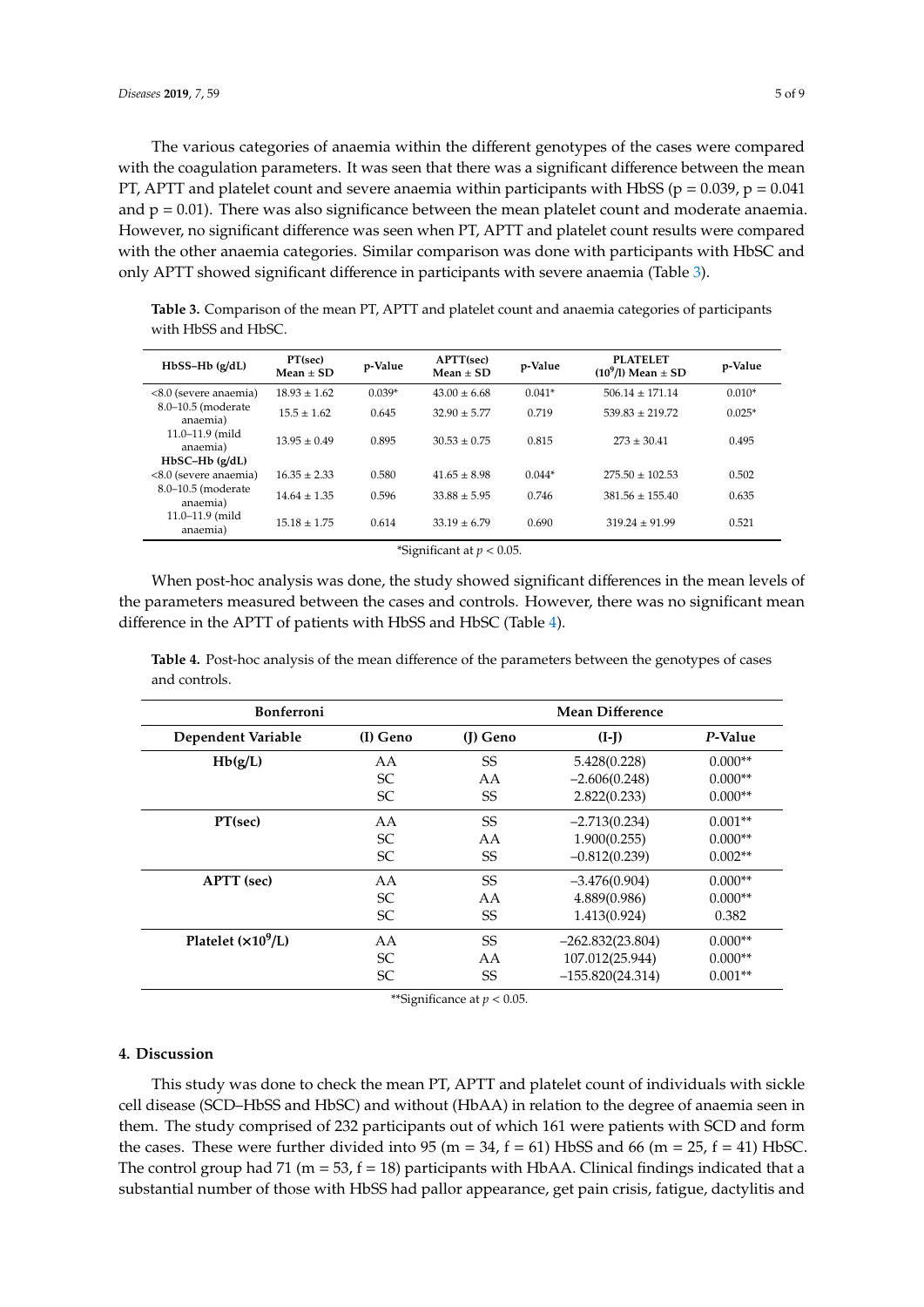frequent infections as compared with those with HbSC and HbAA. Again, the results obtained from the study found three categories of anaemia (severe, moderate and mild) among the participants. In this regard, a higher number of HbSS participants presented with severe anaemia more than the other study groups. Generally, participants with HbSS had lower Hb levels when compared to HbSC and HbAA participants. This was due to the chronic haemolysis, aplastic crisis as well as a possible blood loss in haematuria associated with SCD [\[29\]](#page-7-21). It therefore implies that the rate of RBC destruction is very high in SCD and hence contributes to the lower levels of RBC and other RBC indices including Hb.

With coagulopathy, the study found that individuals with SCD had a prolonged mean PT, APTT and high platelet count when compared to controls with normal haemoglobin (HbAA). The finding of prolonged PT and APTT among the SCD participants could be as a result of reported decrease in the plasma levels of factor V [\[30\]](#page-7-22), total factor VII [\[31\]](#page-7-23), and factor VII zymogen [\[31](#page-7-23)[,32\]](#page-8-0) in SCD patients. This was in line with a study by Buseri et al. (2006) that found the mean PT in HbSS patients to be significantly higher than the mean PT value in HbAA control subjects [\[33\]](#page-8-1). The mean platelet count in this study which was significantly higher in the SCD participants compared to the HbAA controls is in keeping with earlier reports of elevated platelet count in SCD, which was attributed to the auto-splenectomy and/or loss of splenic function that frequently occurs in SCD patients [\[34\]](#page-8-2). However, the auto-splenectomy and/or loss of splenic function is lower in HbSC patients compared to HbSS patients [\[35,](#page-8-3)[36\]](#page-8-4), and this may explain why the mean platelets in the HbSC participants was lower than that of HbSS participants but was higher than the mean counts for HbAA controls. This suggests that though splenic function may be better preserved in HbSC patients than HbSS patients, it was still impaired compared to HbAA controls.

The categories of anaemia detected were compared with the coagulation parameters measured and it was seen that there was significant difference in the mean PT ( $p = 0.039$ ), mean APTT ( $p = 0.041$ ) and mean platelets (p = 0.010) against severe anaemia among HbSS subjects. Only mean APTT showed significant difference ( $p = 0.044$ ) with severe anaemia among HbSC participants. These findings are in keeping with findings by Chinawa et al. (2013) and Nilesh et al. (2014) who reported of a prolonged mean APTT and PT in HbSS patients when they were compared with controls with normal Haemoglobin [\[19](#page-7-11)[,37\]](#page-8-5). Similarly, Raffini et al. (2006) also found a prolonged PT and APTT in SCD patients with HbSS in comparison to the controls with HbAA [\[38\]](#page-8-6). The increase in APTT and PT might have resulted from defective liver due to blockage by sickle cells as they traverse the capillary as seen in the study by Raffini et al. (2006) where they reported hepatic dysfunction amongst SCD patients. Since most of the coagulation factors are synthesized in the liver, a defective liver might result in decrease synthesis and as such may result in coagulopathy [\[38\]](#page-8-6). Decreased synthesis and increased consumption of coagulation factors was also observed by Wright et al. (1997) and Raffini et al. (2006) where the increased consumption was thought to be caused by the hypercoagulability seen in SCD patients [\[20,](#page-7-12)[38\]](#page-8-6).

The increase in platelet count observed in this study is also in line with the findings of the studies of Akinbami et al. (2012), Chinawa et al. (2013) and Francis (1991) where they collectively revealed an increase in platelet count when SCD patients with HbSS were compared with control with HbAA [\[7,](#page-6-6)[19,](#page-7-11)[39\]](#page-8-7). The increase in platelet count may be as a result of functional asplenia with a decrease in platelet pooling in the splenic population as postulated by Ataga and Orringer (2003) [\[40\]](#page-8-8). Another finding of the study was that the severity of anaemia had more effect on platelet count of patients with HbSS as significant difference was seen with both severe and moderate anaemia ( $p =$ 0.010 and 0.025, respectively). There was however no significant difference between the degrees of anaemia and platelets in patients with HbSC. This finding might have been as a result of difference in clinical severity seen in patients with HbSS as compared to patients with HbSC whereby the possible reduction of splenic sequestration of platelets or absence of spleen resulting in hyposplenism is more pronounced in HbSS than HbSC patients [\[34\]](#page-8-2). In this case, the decrease in platelets in HbSC individuals may not be as pronounced as that which will be seen in HbSS individuals. This fact is supported by a study by Westerman et al. (1999) where they established that significant differences in coagulation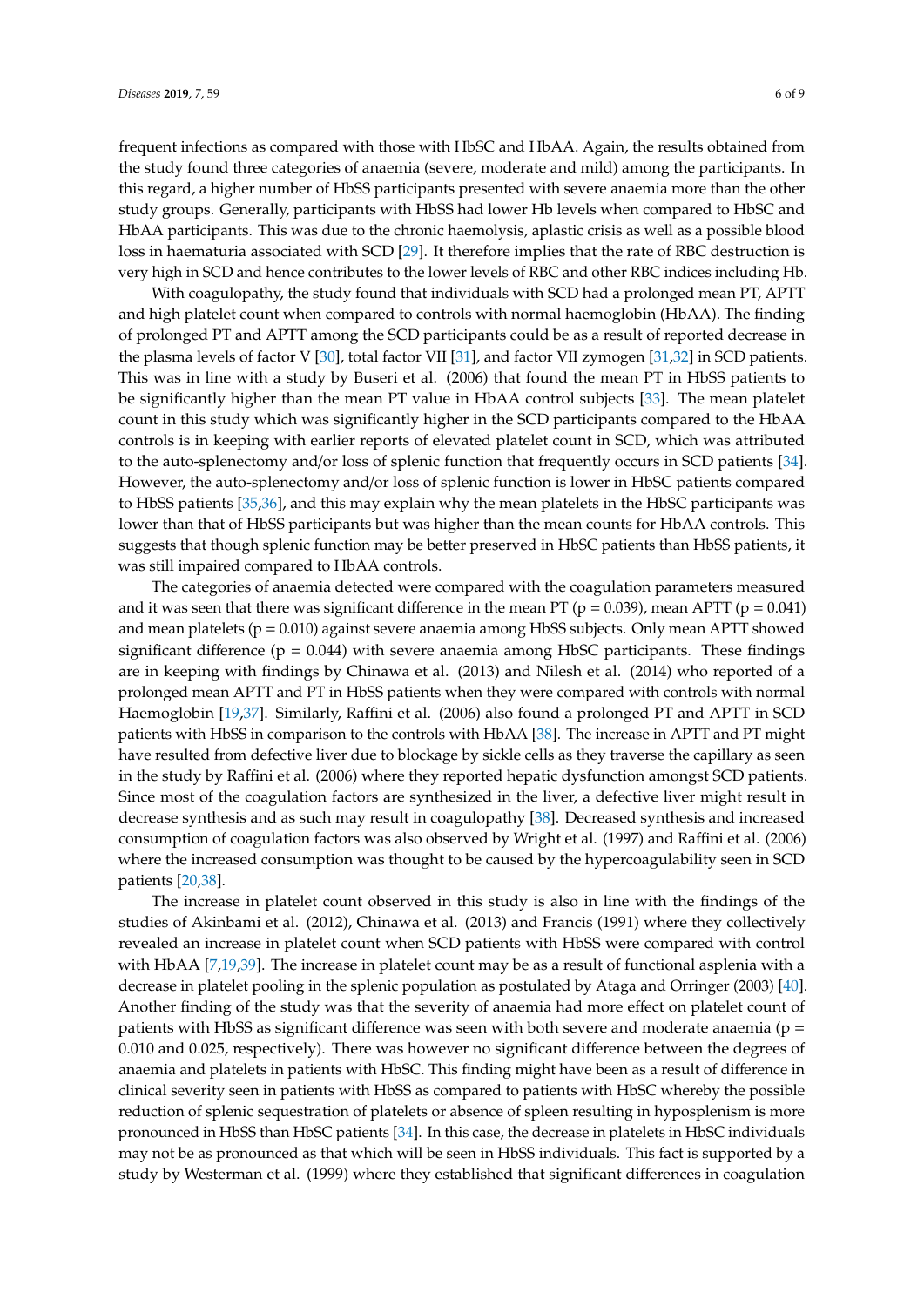measurement between HbSS and HbSC diseases are consistent with differences in clinical severity between the diseases [\[41\]](#page-8-9).

The study also found that 70.52% of patients with HbSS had their platelet count above the normal range as compared to 36.92% of patients with HbSC, meaning a higher percentage of HbSC participants fell into the normal range with regards to platelet count. Specifically, the HbSS participants with moderate anaemia had the highest number of platelets followed by those with severe anaemia and then mild anaemia. With HbSC individuals, those with moderate anaemia had the highest platelet count followed by mild anaemia and severe anaemia. Practically, more females had higher platelet count in relation to haemoglobin concentration than males, but the study did not look at the effect of gender on haemoglobin which can be said to be a limitation [\[42\]](#page-8-10).

# **5. Conclusions**

This study found that SCD patients have prolonged APTT, PT and an increased platelet count compared to non-SCD individuals, which might predispose them to bleeding and thrombocytosis. Significant difference was found between severe anaemia and the mean PT, mean APTT and mean platelet count, presupposing that a lower haemoglobin level might lead to an increase in platelet count and prolonged PT and APTT in SCD patients, particularly those with HbSS. It can therefore be concluded that individuals with SCD have prolonged PT, APTT and increased platelet count. This study has therefore thrown more light on the coagulation pattern seen in SCD patients by showing that a significant difference exists between PT, APTT and platelets in HbSS patients compared to HbSC patients and HbAA controls. Elongated PT, APTT and increased platelets may subsequently play a role in SCD complications. The findings also suggest that HbSC is not merely a milder form of HbSS and as such both diseases should be seen as different entities with regards to approaches for treatment and management.

**Author Contributions:** Conceptualization, S.A.-B.; Data curation, R.K. and L.A.; Formal analysis, S.A.-B. and L.A.; Investigation, R.K. and L.A.; Methodology, R.K.; Supervision, S.A.-B.; Validation, L.A.; Visualization, S.A.-B.; Writing—original draft, S.A.-B.

**Funding:** This research received no external funding.

**Acknowledgments:** We are grateful to the management of the school of biomedical and allied health sciences as well as the directors and laboratory managers of the Korle-bu teaching hospital for their assistance in carrying out this study.

**Conflicts of Interest:** The authors declare no conflict of interest.

#### **References**

- <span id="page-6-0"></span>1. Ashutosh, L.; Elliott, P.V. Sickle cell disease. In *Post Grad Haematol*, 5th ed.; Hoffbrand, A.V., Catovsky, D., Tuddenham, E.G.D., Eds.; Welly-Blackwell: Hoboken, NJ, USA, 2005; pp. 104–114.
- <span id="page-6-1"></span>2. Schnog, J.B.; Duits, A.J.; Muskiet, F.A.; ten Cate, H.; Rojer, R.A.; Brandjes, D.P. Sickle cell disease: An overview. *Neth. J. Med.* **2004**, *62*, 365.
- <span id="page-6-2"></span>3. Grosse, S.D.; Odame, I.; Atrash, H.K.; Amendah, D.D.; Piel, F.B.; Williams, T.N. Sickle cell disease in Africa: A neglected cause of early childhood mortality. *Am. J. Prev. Med.* **2011**, *41*, S398–S405. [\[CrossRef\]](http://dx.doi.org/10.1016/j.amepre.2011.09.013) [\[PubMed\]](http://www.ncbi.nlm.nih.gov/pubmed/22099364)
- <span id="page-6-3"></span>4. Juwah, A.I.; Nlemadim, E.U.; Kaine, W. Types of anaemic crisis in paediatric patients with sickle cell anaemic crisis in Enugu, Nigeria. *Arch. Dis. Child.* **2004**, *89*, 572–576. [\[CrossRef\]](http://dx.doi.org/10.1136/adc.2003.037374) [\[PubMed\]](http://www.ncbi.nlm.nih.gov/pubmed/15155406)
- <span id="page-6-4"></span>5. Ballas, S.K.; Lieff, S.; Benjamin, L.J.; Dampier, C.D.; Heeney, M.M.; Hoppe, C.; Johnson, C.S.; Rogers, Z.R.; Smith-Whitley, K.; Wang, W.C.; et al. Definitions of the Phenotypic Manifestations of Sickle Cell Disease. *Am. J. Haematol.* **2010**, *85*, 6–13. [\[CrossRef\]](http://dx.doi.org/10.1002/ajh.21550)
- <span id="page-6-5"></span>6. Telen, J.M. Principles and problems of transfusion in sickle cell disease. *New Ther. Sickle Cell. Anem. Beta-Thal.* **2001**, *38*, 315–323.
- <span id="page-6-6"></span>7. Akinbami, A.; Dosunmu, A.; Adediran, A.; Oshinaike, O.; Adebola, P.; Arogundade, O. Haematological values in homozygous sickle cell disease in steady state and Haemoglobin phenotypes AA control in Lagos, Nigeria. *BMC Res. Notes.* **2012**, *5*, 398. [\[CrossRef\]](http://dx.doi.org/10.1186/1756-0500-5-396)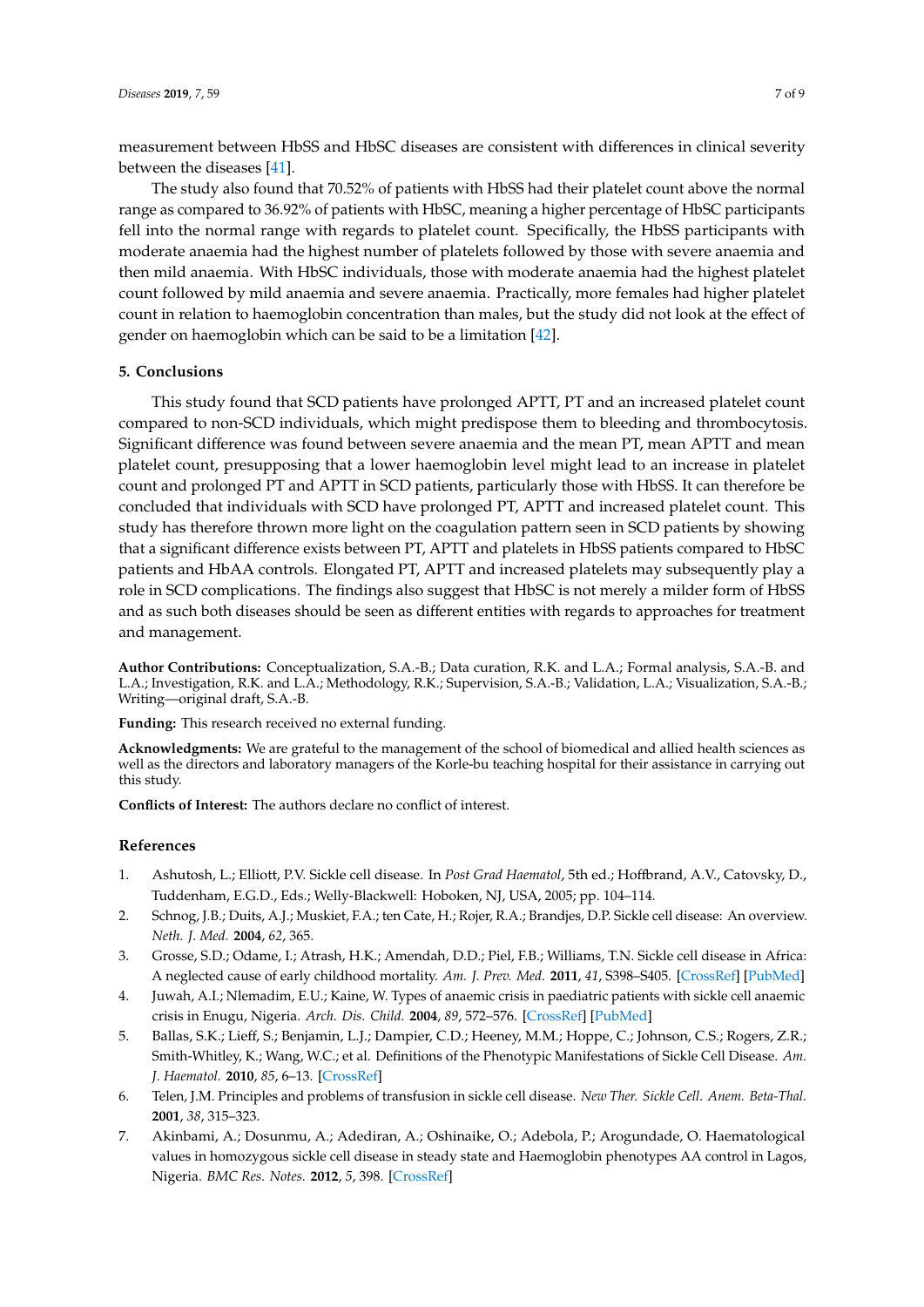- <span id="page-7-0"></span>8. Zohreh, R.; Abbas, P. Sickle cell disease and venous thromboembolism. *Med. J. Haematol. Infect. Dis.* **2011**, 3.
- <span id="page-7-1"></span>9. Ciesla, B. *Haematology in Practice*; FA Davis Company: Philadelphia, PA, USA, 2007; p. 230.
- <span id="page-7-2"></span>10. Zhao, Y.; Lv, G. Influence of temperature and storage duration on measurement of activated partial thromboplastin time, D-dimers, fibrinogen, prothrombin time and thrombin time, in citrate-anticoagulated whole blood specimens. *Int. J. Lab. Haematol.* **2013**, *35*, 566–570. [\[CrossRef\]](http://dx.doi.org/10.1111/ijlh.12113)
- <span id="page-7-3"></span>11. Fourel, V.; Gabastou, J.M.; Desroys du Roure, F.; Ehrhardt, N.; Robert, A. Influence of age, sex and ABO blood group on activated partial thromboplastin time. *Haemostasis* **1993**, *23*, 321–326. [\[CrossRef\]](http://dx.doi.org/10.1159/000216895)
- <span id="page-7-5"></span><span id="page-7-4"></span>12. Campbell, N.A. *Biology*, 8th ed.; Pearson Education: London, UK, 2008; p. 912.
- 13. Broos, K.; Feys, H.B.; De Meyer, S.F.; Vanhoorelbeke, K.; Deckmyn, H. Platelets at work in primary Haemostasis. *Blood Rev.* **2011**, *25*, 155. [\[CrossRef\]](http://dx.doi.org/10.1016/j.blre.2011.03.002)
- <span id="page-7-6"></span>14. Chaudhry, R.; Babiker, H.M. Physiology, Coagulation Pathways, [Updated 2019 Apr 17]. In *StatPearls [Internet]*; StatPearls Publishing: Treasure Island, FL, USA, January 2019. Available online: https://[www.ncbi.](https://www.ncbi.nlm.nih.gov/books/NBK482253/) [nlm.nih.gov](https://www.ncbi.nlm.nih.gov/books/NBK482253/)/books/NBK482253/ (accessed on 15 March 2016).
- <span id="page-7-7"></span>15. Sallah, S. Inhibitors of clotting factors. *Ann. Haematol.* **1997**, *75*, 1–7. [\[CrossRef\]](http://dx.doi.org/10.1007/s002770050305) [\[PubMed\]](http://www.ncbi.nlm.nih.gov/pubmed/9322677)
- <span id="page-7-8"></span>16. Hills, A. Thrombosis in paroxysmal nocturnal Haemoglobinuria: Proposed mechanism of thrombosis in paroxysmal nocturnal Haemoglobinuria. *Blood* **2013**, *121*, 4985–4996. [\[CrossRef\]](http://dx.doi.org/10.1182/blood-2012-09-311381) [\[PubMed\]](http://www.ncbi.nlm.nih.gov/pubmed/23610373)
- <span id="page-7-9"></span>17. Ataga, K.I.; Key, S.N. Hypercoagulability in Sickle Cell Disease: New Approaches to an Old Problem. *Am. Soc. Haematol. Edu. Prog.* **2007**, *1*, 91–96. [\[CrossRef\]](http://dx.doi.org/10.1182/asheducation-2007.1.91) [\[PubMed\]](http://www.ncbi.nlm.nih.gov/pubmed/18024615)
- <span id="page-7-10"></span>18. Nduka, N.; Owhochuku, S.M.; Odike, P. Current observation in sickle cell genotype in Nigeria. *East Afr. Med. J.* **1993**, *70*, 646–649. [\[PubMed\]](http://www.ncbi.nlm.nih.gov/pubmed/7514527)
- <span id="page-7-11"></span>19. Chinawa, J.M.; Emodi, I.; Uwaezuoke, S.N. Correlation between coagulation profile and Haemoglobin concentration among children with sickle cell Anaemia in steady state and crisis. *Curr. Pediatr. Res.* **2013**, *17*, 109–114.
- <span id="page-7-12"></span>20. Wright, J.G.; Malia, R.; Cooper, P.; Thomas, P.; Preston, F.E.; Serjeant, G.R. Protein C and S in homozygous sickle cell disease: Does hepatic dysfunction contribute to low levels? *Br. J. Haematol.* **1997**, *98*, 627–631. [\[CrossRef\]](http://dx.doi.org/10.1046/j.1365-2141.1997.2663083.x)
- <span id="page-7-13"></span>21. Lane, P.A.; O'Connell, J.L.; Marler, R.A. Erythrocyte membrane vesicles and irreversibly sickled cells binding protein S. *Am. J. Haematol.* **1994**, *47*, 295–300. [\[CrossRef\]](http://dx.doi.org/10.1002/ajh.2830470409)
- <span id="page-7-14"></span>22. World Health Organization. *Haemoglobin concentrations for the diagnosis of Anaemia and assessment of severity. Vitamin and Mineral Nutrition Information System*; WHO: Geneva, Switzerland, 2011; Available online: https://[www.who.int](https://www.who.int/vmnis/indicators/haemoglobin/en/)/vmnis/indicators/haemoglobin/en/ (accessed on 4 April 2017).
- <span id="page-7-15"></span>23. Makani, J.; Ofori-Acquah, S.F.; Nnodu, O.; Wonkam, A.; Ohene-Frempong, K. Sickle cell disease: New opportunities and challenges in Africa. *Sci. World J.* **2013**, *2013*, 193252. [\[CrossRef\]](http://dx.doi.org/10.1155/2013/193252)
- <span id="page-7-16"></span>24. Mehta, P.J.; Chapman, S.; Jayam-Trouth, A.; Kurukumbi, M. Acute ischaemic stroke secondary to iron deficiency anaemia: A Case Report. *Case Rep. Neurol. Med.* **2012**, *2012*, 1–5.
- <span id="page-7-17"></span>25. Ataga, K.I.; Brittain, J.E.; Desai, P.; May, R.; Jones, S.; Delaney, J.; Strayhorn, D.; Hinderliter, A.; Key, N.S. Association of Coagulation Activation with Clinical Complications in Sickle Cell Disease. *PLoS ONE.* **2012**, *7*, e29786. [\[CrossRef\]](http://dx.doi.org/10.1371/journal.pone.0029786)
- <span id="page-7-18"></span>26. Scharbert, G.; Wetzel, L.; Berlinger, L.; Kozek-Langenecker, S. Effect of anaemia on coagulation and platelet function: A whole blood *in vitro* study. *Crit Care* **2011**, *15*, 445. [\[CrossRef\]](http://dx.doi.org/10.1186/cc9865)
- <span id="page-7-19"></span>27. Kumar, M.A.; Rost, N.S.; Snider, R.W.; Chanderraj, R.; Greenberg, S.M.; Smith, E.E.; Rosand, J. Anaemia and Haematoma volume in acute intracerebral haemorrhage. *Crit. Care Med.* **2009**, *37*, 1442–1447. [\[CrossRef\]](http://dx.doi.org/10.1097/CCM.0b013e31819ced3a) [\[PubMed\]](http://www.ncbi.nlm.nih.gov/pubmed/19242340)
- <span id="page-7-20"></span>28. Bain, B.; Bates, I.; Laffan, M.; Lewis, S. *Dacie and Lewis Practical Haematology*, 11th ed.; Churchill Livingstone: London, UK, 2012.
- <span id="page-7-21"></span>29. Antwi-Boasiako, C.; Dankwah, G.B.; Aryee, R.; Hayfron-Benjamin, C.; Donkor, E.S.; Campbell, A.D. Oxidative Profile of Patients with Sickle Cell Disease. *Med. Sci. (Basel)* **2019**, *7*, 17. [\[CrossRef\]](http://dx.doi.org/10.3390/medsci7020017) [\[PubMed\]](http://www.ncbi.nlm.nih.gov/pubmed/30691006)
- <span id="page-7-22"></span>30. Ajuwon, M.D.; Olayemi, E.; Benneh, A.A. Plasma levels of some coagulation parameters in steady state HBSC disease patients. *Pan. Afr. Med. J.* **2014**, *19*, 289. [\[CrossRef\]](http://dx.doi.org/10.11604/pamj.2014.19.289.4451)
- <span id="page-7-23"></span>31. Kurantsin-Mills, J.; Ofosu, F.A.; Safa, T.K.; Siegel, R.S.; Lessin, L.S. Plasma Factor VII and Thrombin-Antithrombin III Levels Indicate Increased Tissue Factor Activity in Sickle Cell Patients. *Brit. J. Haematol.* **1992**, *81*, 539–544. [\[CrossRef\]](http://dx.doi.org/10.1111/j.1365-2141.1992.tb02989.x)